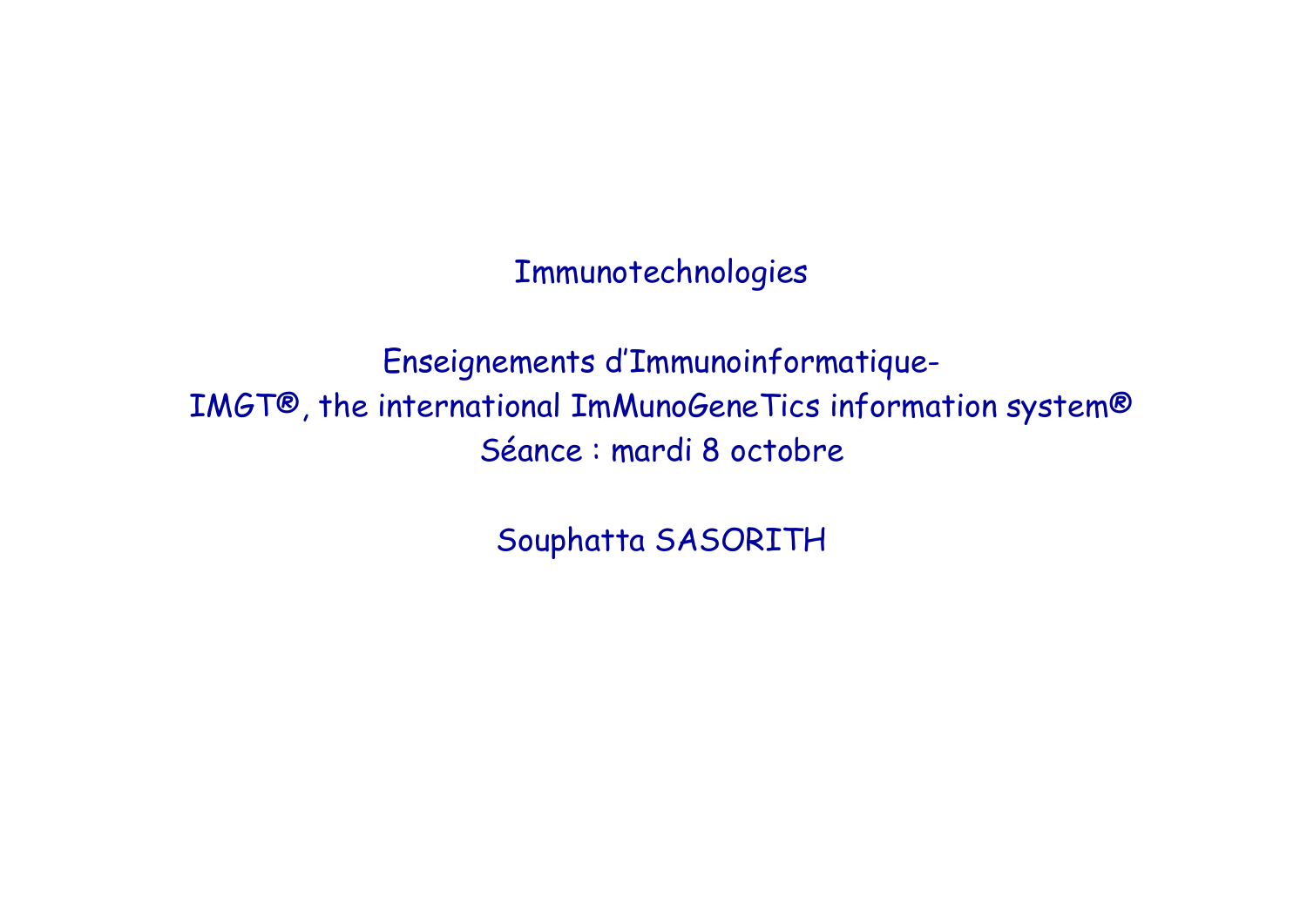- I. Origines de la diversité des domaines variables des IG :
- $\bullet$ diversité combinatoire
- •réarrangement des gènes V(D)J
- • diversité de la jonction (séquences N entre D et J et entre V et D-J)
- •mutations somatiques
- II. IMGT Collier de Perles

III. Propriétés physicochimiques des acides aminés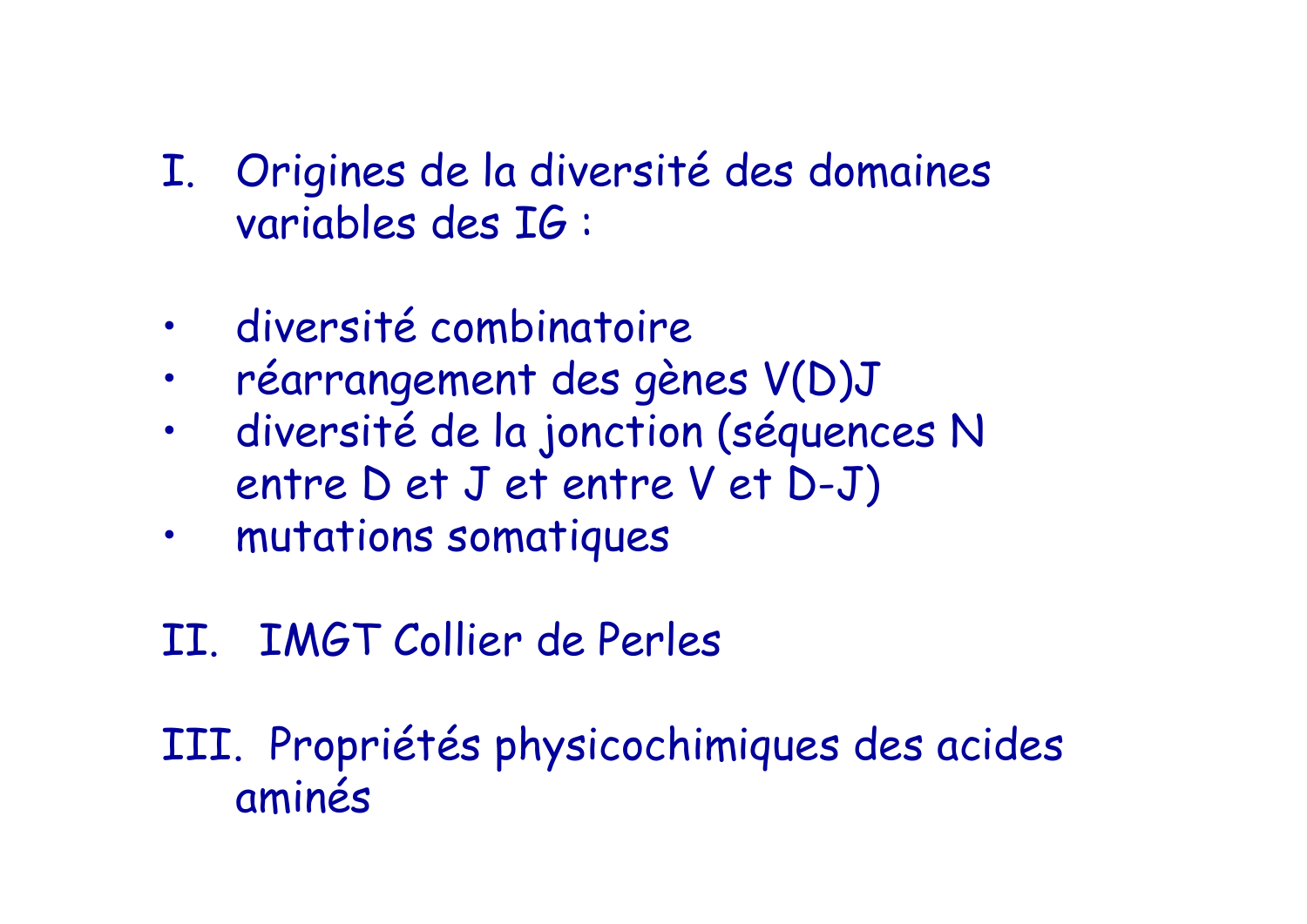#### Immunoglobulin (IG) synthesis

**150**

http://imgt.cines.fr

Information

system®

 $Im$ Munc Gene

Tics

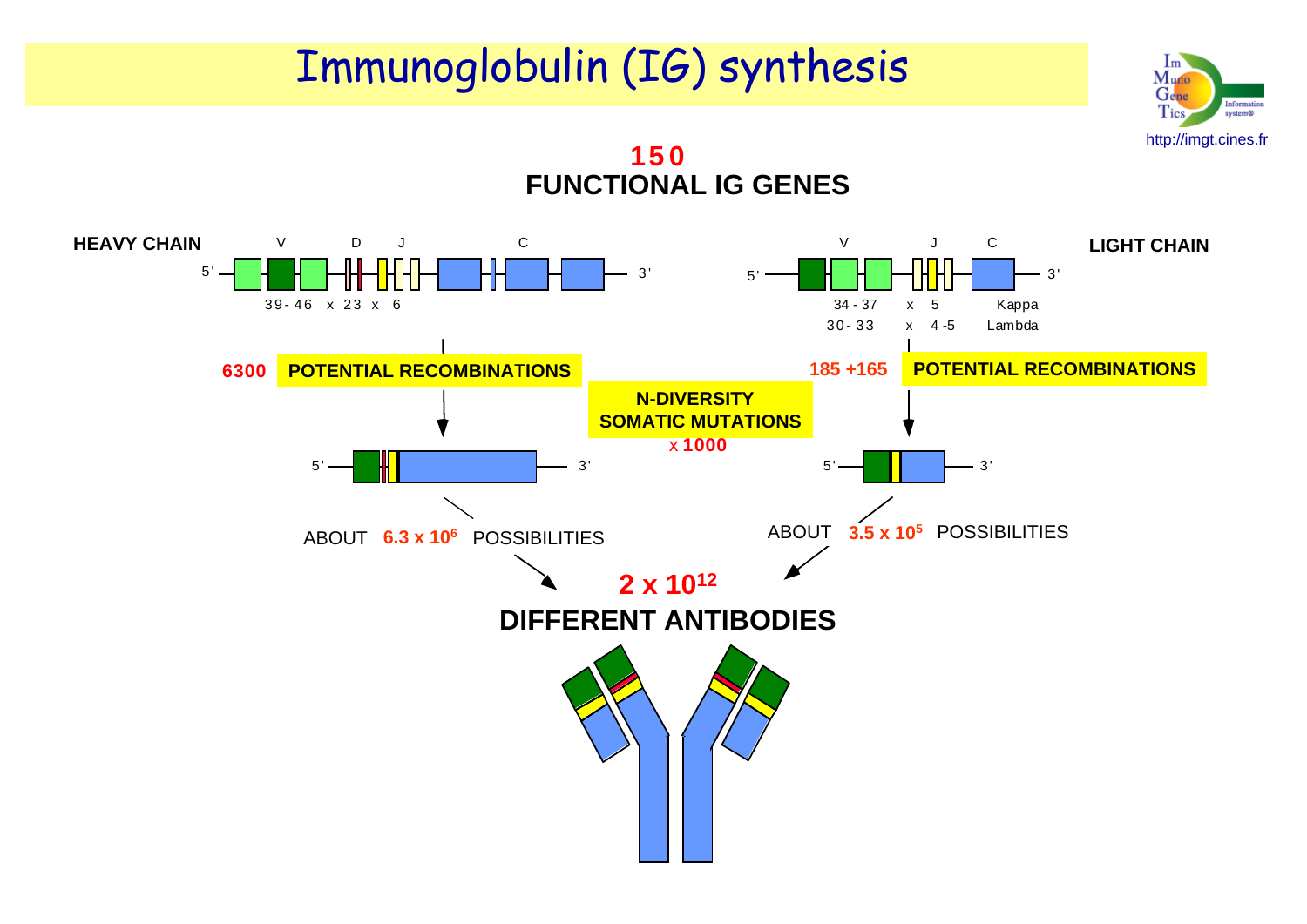# IMGT/V-QUEST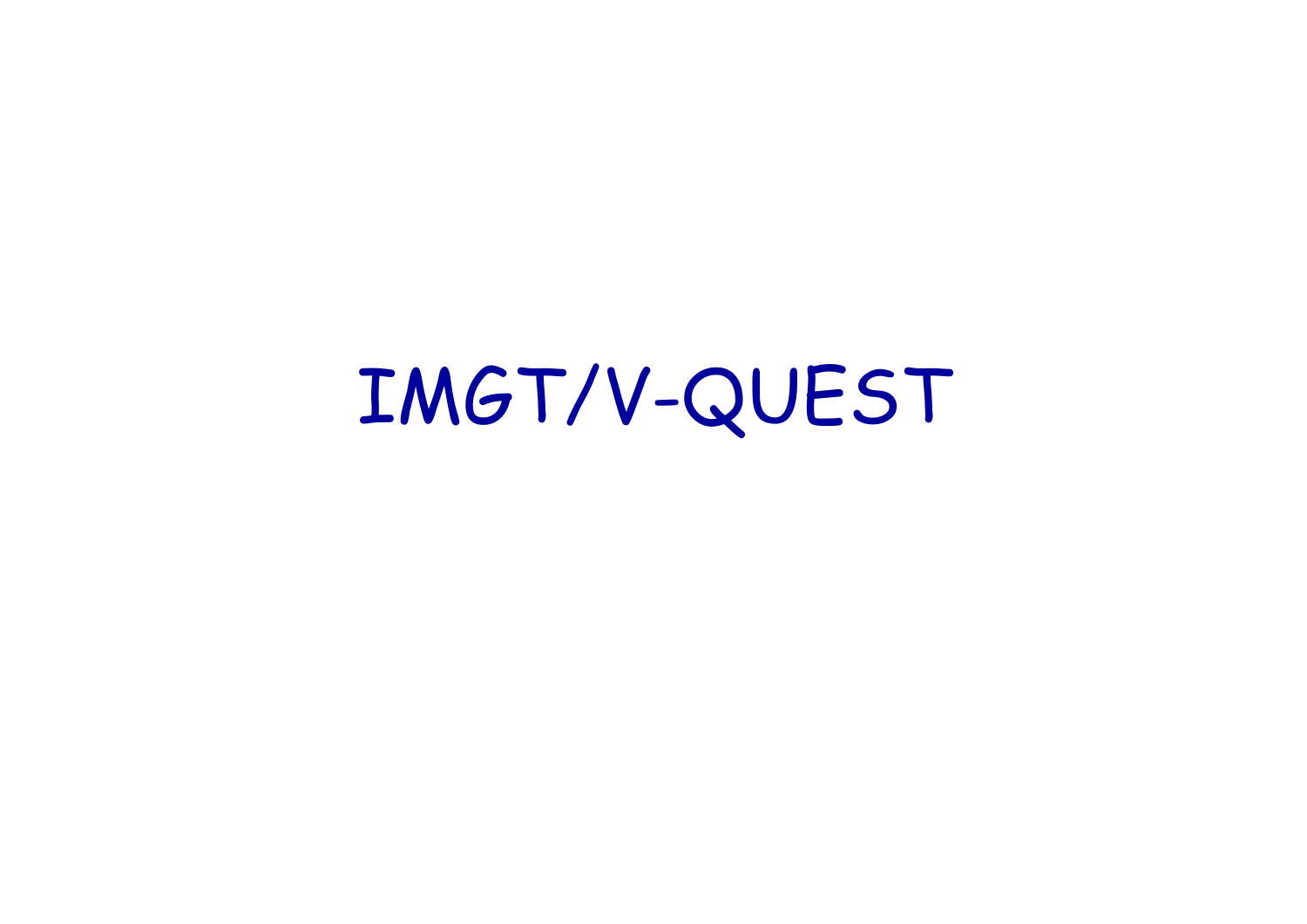



#### **Alignment for V-GENE** AF402940 score GTGCAGCTGCTCGAGCAGTCTGGGGCT  $-$ GAGGTGAGCAAGCCTGGGGCCTCAGTAAAGGTTTCCTGCA X62109  $TGHVI - 3*01$ X62107  $T$ <sub>U</sub> M99637  $T$ GHV1-8\*01 L06612  $IGHV1 - 46*03$ X92343  $TGHV1 - 46*01$ Alignment for J-GENE score CTTCACGGGGCGGGACGCTTTGGACGTCTGGGGCCAAGGGACCACGGTCACCGTCTCCTCA AF402940 J00256 IGHJ3\*01  $T_1, \ldots, T_{n}, T_{n+1}, \ldots, T_{n+1}, \ldots, T_{n+1}, \ldots, T_{n+1}, \ldots, T_{n+1}, \ldots, T_{n+1}, \ldots, T_{n+1}, \ldots, T_{n+1}, \ldots, T_{n+1}, \ldots, T_{n+1}, \ldots, T_{n+1}, \ldots, T_{n+1}, \ldots, T_{n+1}, \ldots, T_{n+1}, \ldots, T_{n+1}, \ldots, T_{n+1}, \ldots, T_{n+1}, \ldots, T_{n+1}, \ldots, T_{n+1}, \ldots, T_{n+1}, \ldots, T_{n+1}, \ld$ 181 X86355 IGHJ6\*02  $T_1, \ldots, T_n, T_A, \ldots, \ldots, \ldots, \ldots, A, T, \ldots, \ldots, \ldots, T, \ldots, G$ X86355 IGHJ3\*02 172. V-GENE**JUNCTION**  J-GENE *Giudicelli et al. Nucleic Acids Res. 32, W435-W440 (2004)*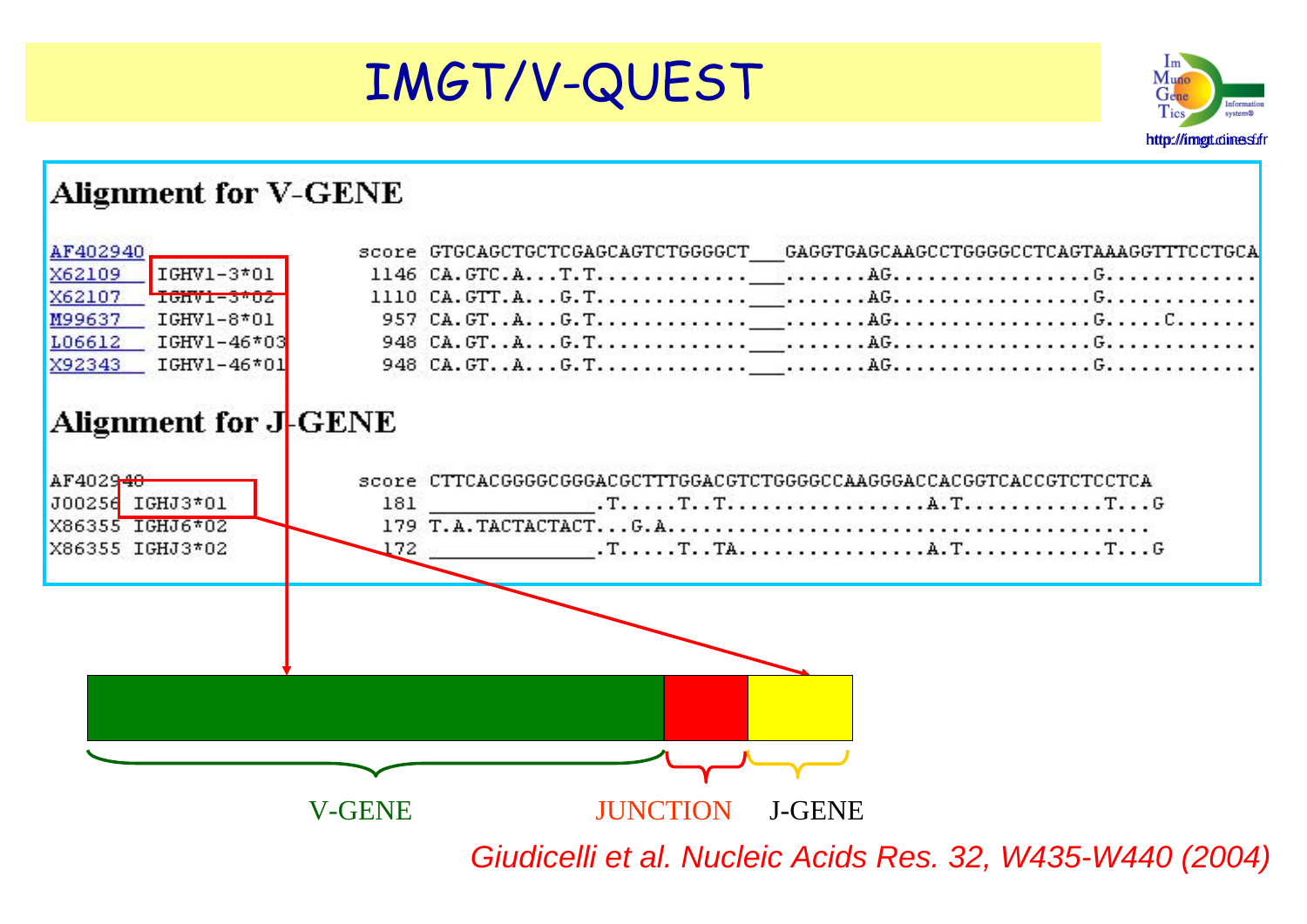# IMGT/JunctionAnalysis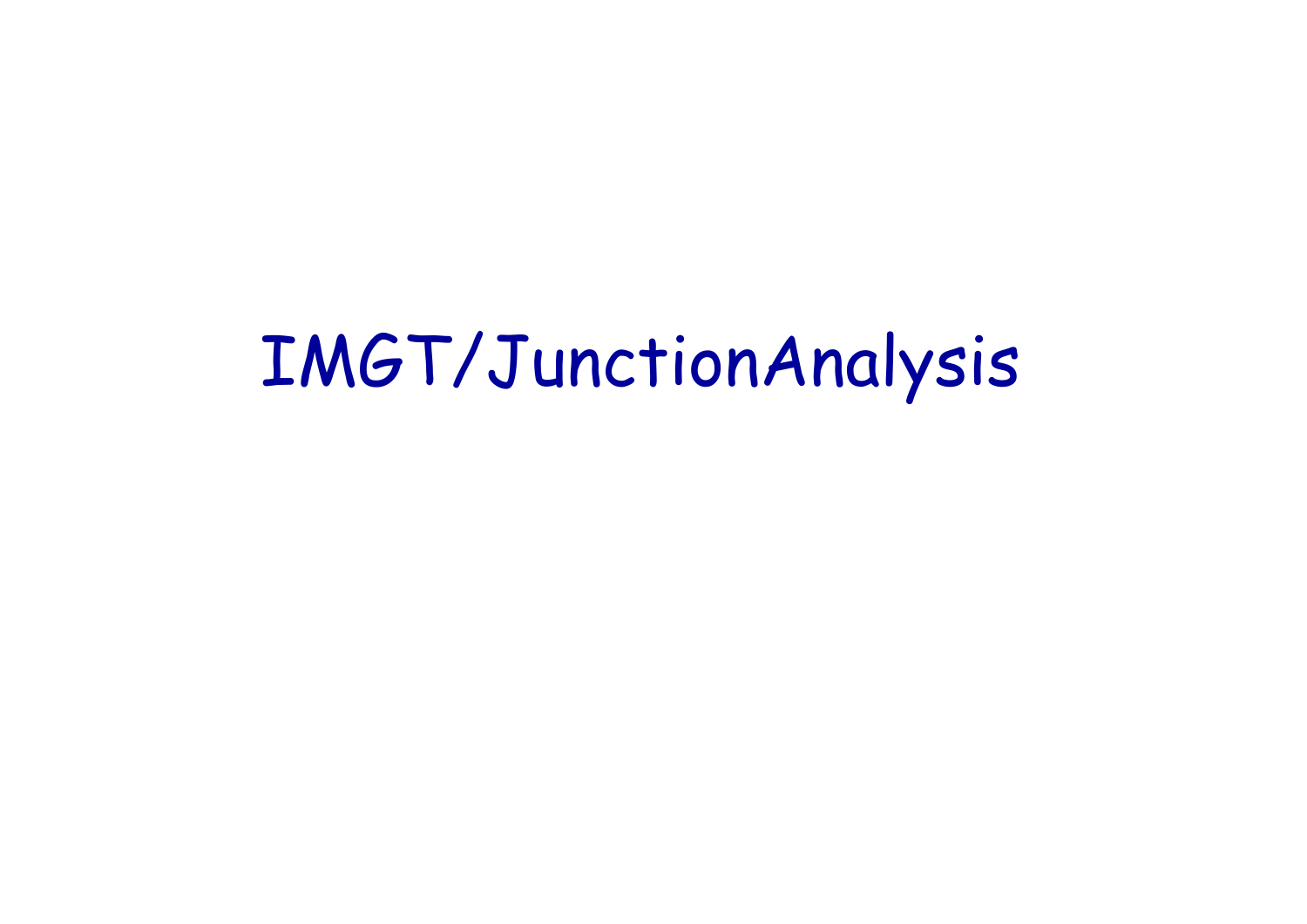## Junctions of the V-DOMAINs



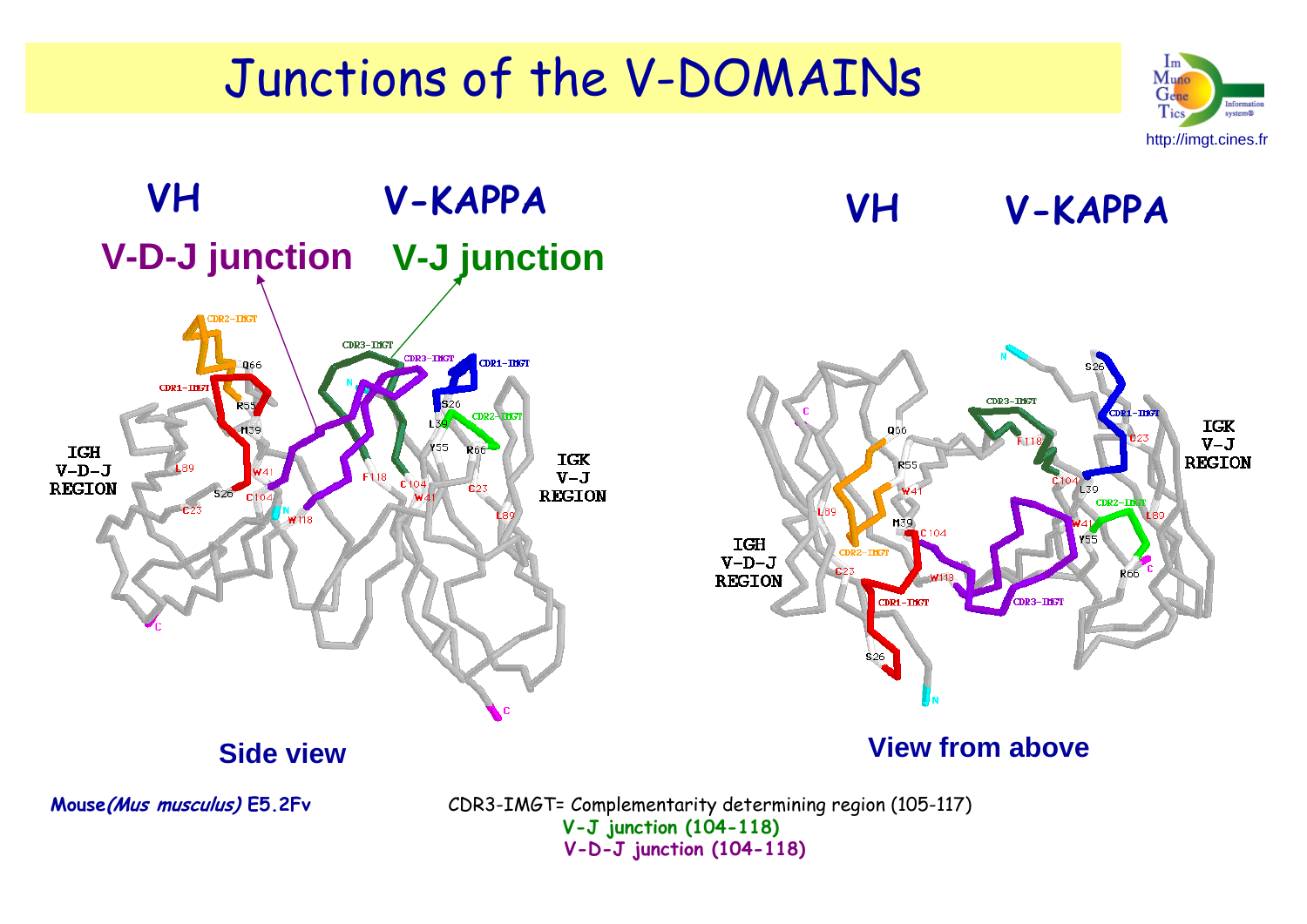## Generation of the JUNCTION diversity





**tgt** gcg cca tac cgg ggt gac act tat gat tac tcc tgg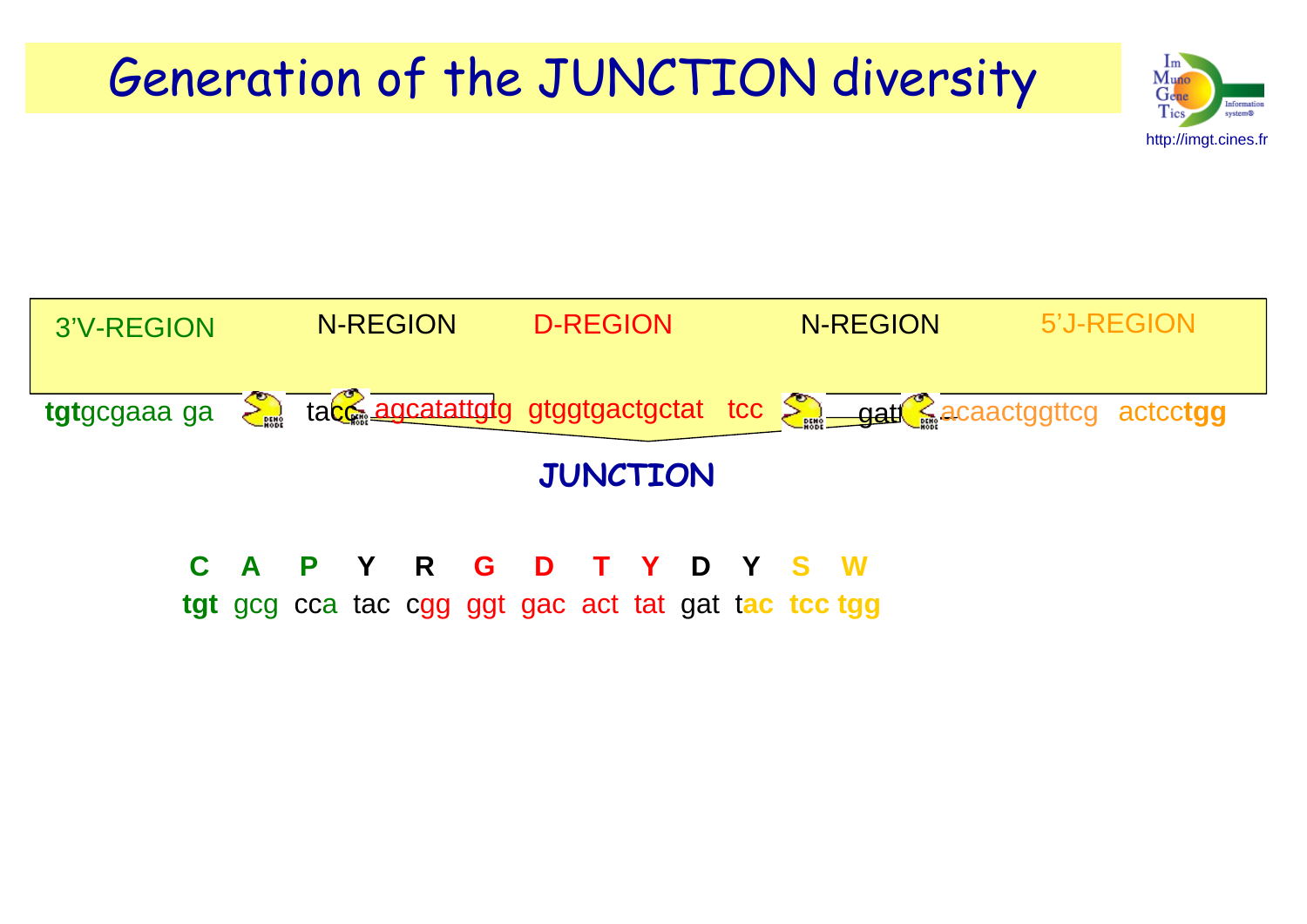### IMGT Collier de Perles